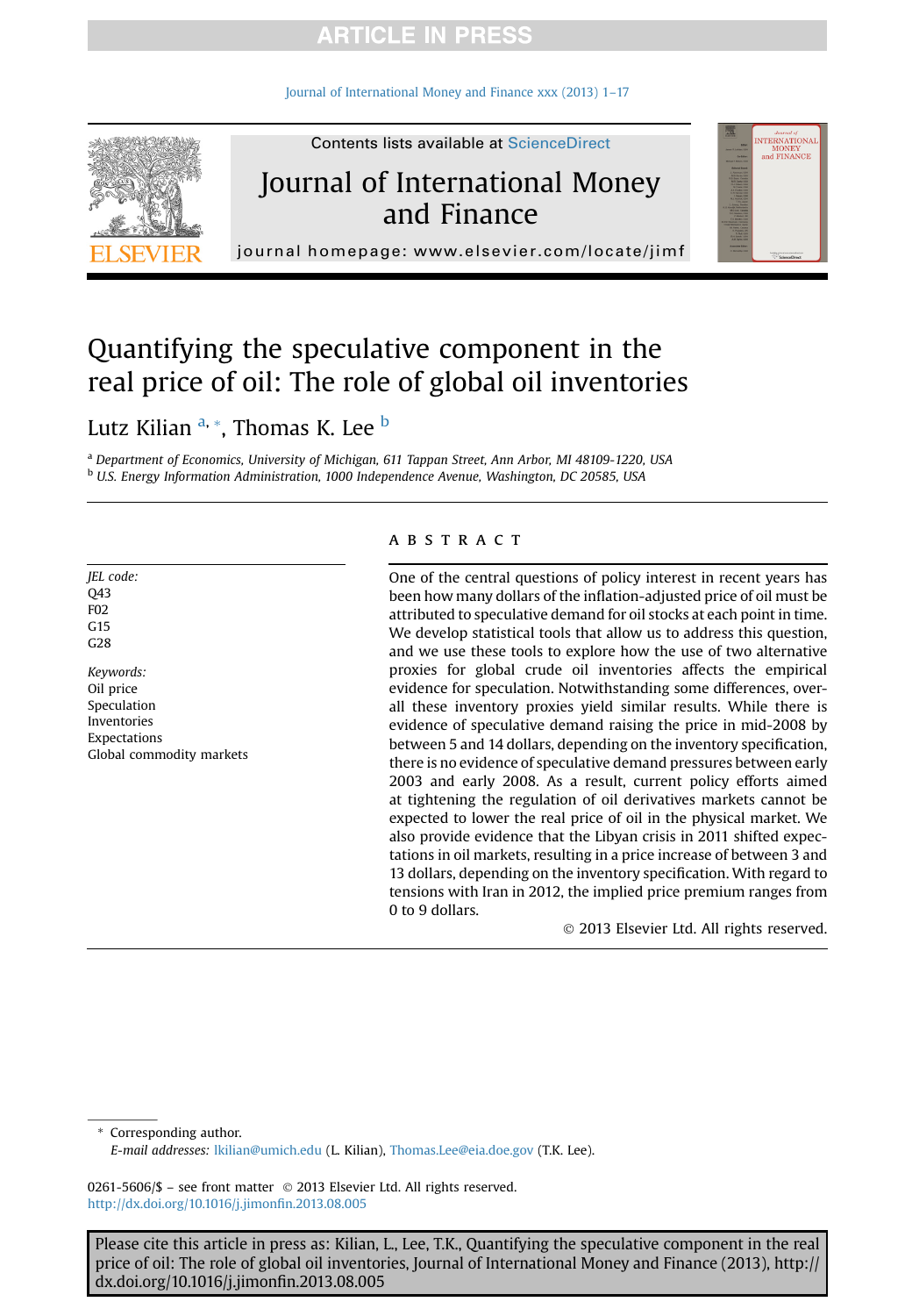### **ARTICLE IN PRESS**

2 L. Kilian, T.K. Lee / Journal of International Money and Finance xxx (2013) 1–17

#### 1. Introduction

The real price of crude oil depends on shocks to the flow supply of oil (defined as the amount of oil being pumped out of the ground), on shocks to the flow demand for crude oil that reflect the state of the global business cycle, on shocks to the speculative demand for oil stocks above the ground, and on other more idiosyncratic oil demand shocks. Especially, the quantification of speculative oil demand shocks has long eluded researchers because it raises difficult problems of identification. A speculator is someone who buys crude oil with the intent of storing it for future use in anticipation of rising oil prices. Such forward-looking behavior invalidates standard econometric oil market models if speculators respond to information not available to the econometrician attempting to disentangle demand and supply shocks based on historical data.

Recent theoretical and empirical work by [Alquist and Kilian \(2010\), Kilian and Murphy \(2013\)](#page--1-0), and [Baumeister and Kilian \(2012a\)](#page--1-0) made considerable strides in addressing these problems within a framework that is theoretically sound and empirically tractable.<sup>1</sup> These studies generalized the structural oil markets models pioneered by [Kilian \(2009\), Baumeister and Peersman \(2013\),](#page--1-0) and [Kilian and](#page--1-0) [Murphy \(2012\)](#page--1-0) to examine the role of speculation and forward-looking behavior with careful attention to the role of spot and futures prices.

The key insight on which the [Kilian and Murphy \(2013\)](#page--1-0) model builds is that otherwise unobservable shifts in expectations about future oil demand and supply conditions must be reflected in shifts in the demand for above-ground crude oil inventories. Shocks to this expectations-driven or speculative component of inventory demand may be identified and estimated jointly with all other shocks within the context of a fully specified structural vector autoregressive model. This fact allows one to assess how quantitatively important the speculative component in the real price of oil has been at each point in time from the late 1970s until today. The latter question has been of central policy interest since 2003 when oil prices began to surge to unprecedented levels, raising the question of how policy makers should respond to rising oil prices (see, e.g., [Fattouh et al., 2012\)](#page--1-0).

Models aimed at quantifying the speculative component in the real price of oil depend crucially on the quality of the oil inventory data. There are no readily available data for global crude oil inventories. [Kilian and Murphy \(2013\)](#page--1-0) instead relied on a proxy constructed from publicly available U.S. Energy Information Administration (EIA) data. The objective of this paper is to explore how sensitive the conclusions reached by Kilian and Murphy are to the use of an alternative proxy compiled by the Energy Intelligence Group (EIG), a private sector company which provides detailed accounts of crude oil inventory stocks by region as well as oil at sea and oil in transit. We examine how the use of this alternative proxy affects our assessment of the causes of the oil price surge from 2003 to mid-2008 and of the subsequent collapse and partial recovery of the real price of oil. We also examine for the first time the role of speculative demand during the Libyan Revolution, the Arab Spring, and recent tensions with Iran ranging from the Iranian nuclear threat to the EU's decision in early 2012 to impose an oil import embargo on Iran. These recent episodes are of particular interest both because they provide additional evidence about the role of expectations shifts and because many pundits have conjectured that rising oil prices in recent years may be attributed to these events. Our focus throughout the paper is on providing results in a format that is immediately useful for policy makers. For this purpose, we design two new presentation tools that summarize – at each point in time – how many dollars of the inflation-adjusted price of oil must be attributed to which demand or supply shock in the global market for crude oil.

The remainder of the paper is organized as follows. Section [2](#page--1-0) reviews the structure and identifying assumptions of the vector autoregressive model to be used throughout this paper. Section [3](#page--1-0) compares the two alternative proxies for changes in global above-ground crude oil inventories. In Section [4,](#page--1-0) we re-estimate the Kilian-Murphy model using these alternative proxies on data extending to 2012.5. We quantify the effects of speculative demand using measures of their cumulative effects as well as counterfactuals for the real price of oil. The conclusion in Section [5](#page--1-0) links our discussion of speculation

 $<sup>1</sup>$  There has been renewed interest in theoretical models of the relationship between oil inventories and oil prices in recent</sup> years. Other examples include [Hamilton \(2009\), Dvir and Rogoff \(2010\), Arseneau and Leduc \(2012\)](#page--1-0), and [Unalmis et al. \(2012\).](#page--1-0)

Please cite this article in press as: Kilian, L., Lee, T.K., Quantifying the speculative component in the real price of oil: The role of global oil inventories, Journal of International Money and Finance (2013), http:// dx.doi.org/10.1016/j.jimonfin.2013.08.005